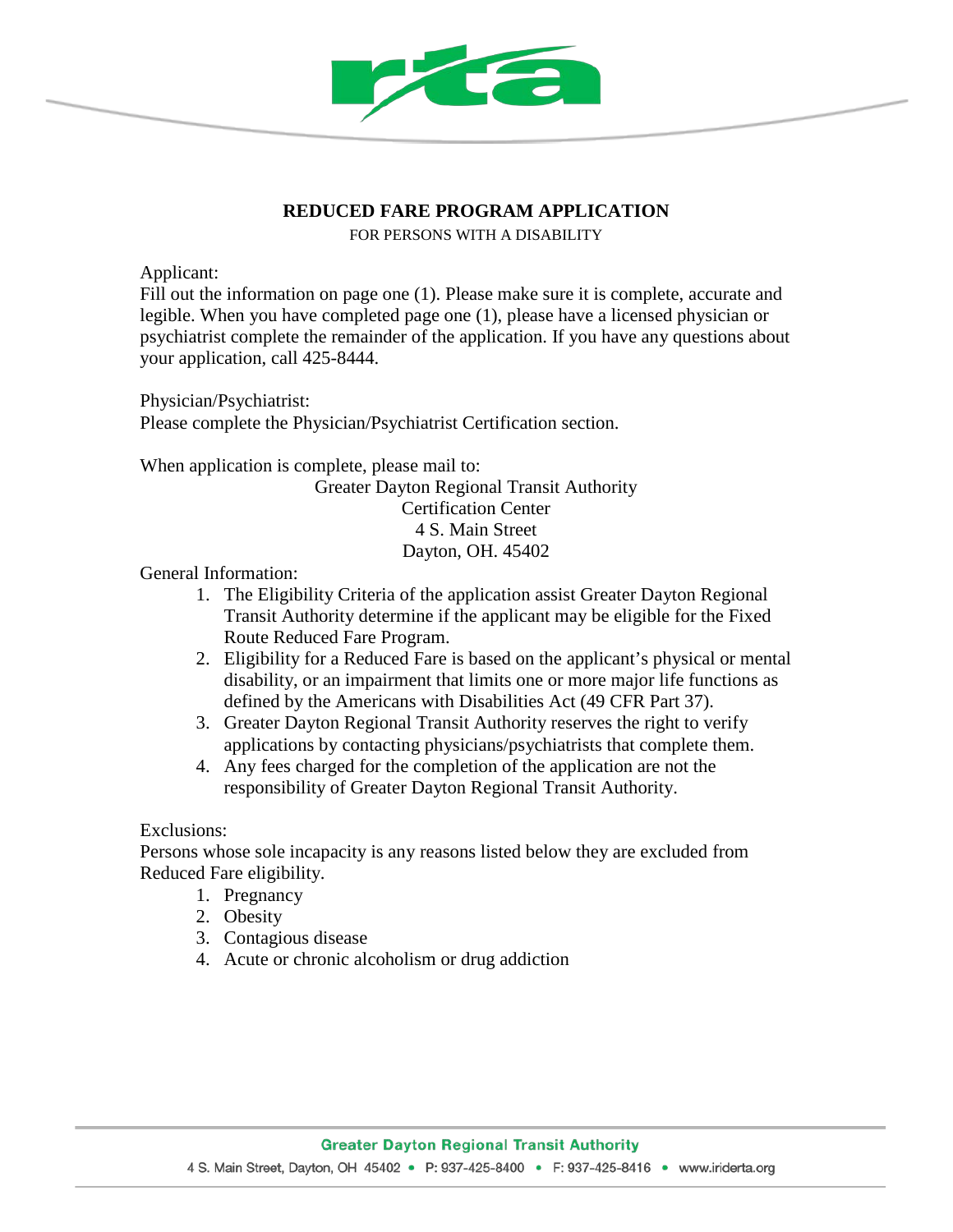|  | Sex Male Female |  |
|--|-----------------|--|
|  |                 |  |
|  |                 |  |
|  |                 |  |
|  |                 |  |

I hereby certify, under penalty of perjury that all statements made on this application are true, to the best of my knowledge, and I authorize the completion of the remainder of this form by a physician and the release of any medical information necessary to process this application. I have read and understand, to the best of my knowledge all statements made in this application may be subject to verification. I understand, to the best of my knowledge, that the RTA will rely upon the statements made in this application whether or not the RTA has investigated the statements contained in this application. I understand, to the best of my knowledge, that RTA may discontinue or change its reduced fare program without notice. If the RTA should find that I have not followed the program's guidelines, my reduced fare services will be taken away and I will not be eligible to reapply for the reduced fare program. I understand, to the best of my knowledge, that it is a crime to allow anyone else to use my reduced fare account or for me to continue to use if I am no longer disabled as defined by the reduced fare program. I agree to notify RTA if I no longer need reduced fare privileges. I hereby certify, to the best of my knowledge, that the information given is correct.

|  |  | Signature of Applicant or Legal Guardian |  |  | Date |
|--|--|------------------------------------------|--|--|------|
|--|--|------------------------------------------|--|--|------|

## **PHYSICIAN/PSYCHIATRIST CERTIFICATION** (to be completed by licensed physician or physiatrist

\_\_\_\_\_\_\_\_\_\_\_\_\_\_\_\_\_\_\_\_\_\_\_\_\_\_\_\_\_\_\_\_\_\_\_\_\_\_\_\_\_\_\_\_\_\_\_\_\_\_\_\_\_\_\_\_\_\_\_\_\_\_\_\_\_\_\_\_\_\_\_\_\_\_\_\_\_\_\_\_

| Is the impairment or disability temporary?          |      |  |  |  |
|-----------------------------------------------------|------|--|--|--|
| If temporary, what is the estimated period of time? |      |  |  |  |
| $From \_$<br>to to                                  |      |  |  |  |
| Physician Name (printed)                            |      |  |  |  |
| Physician Signature                                 | Date |  |  |  |